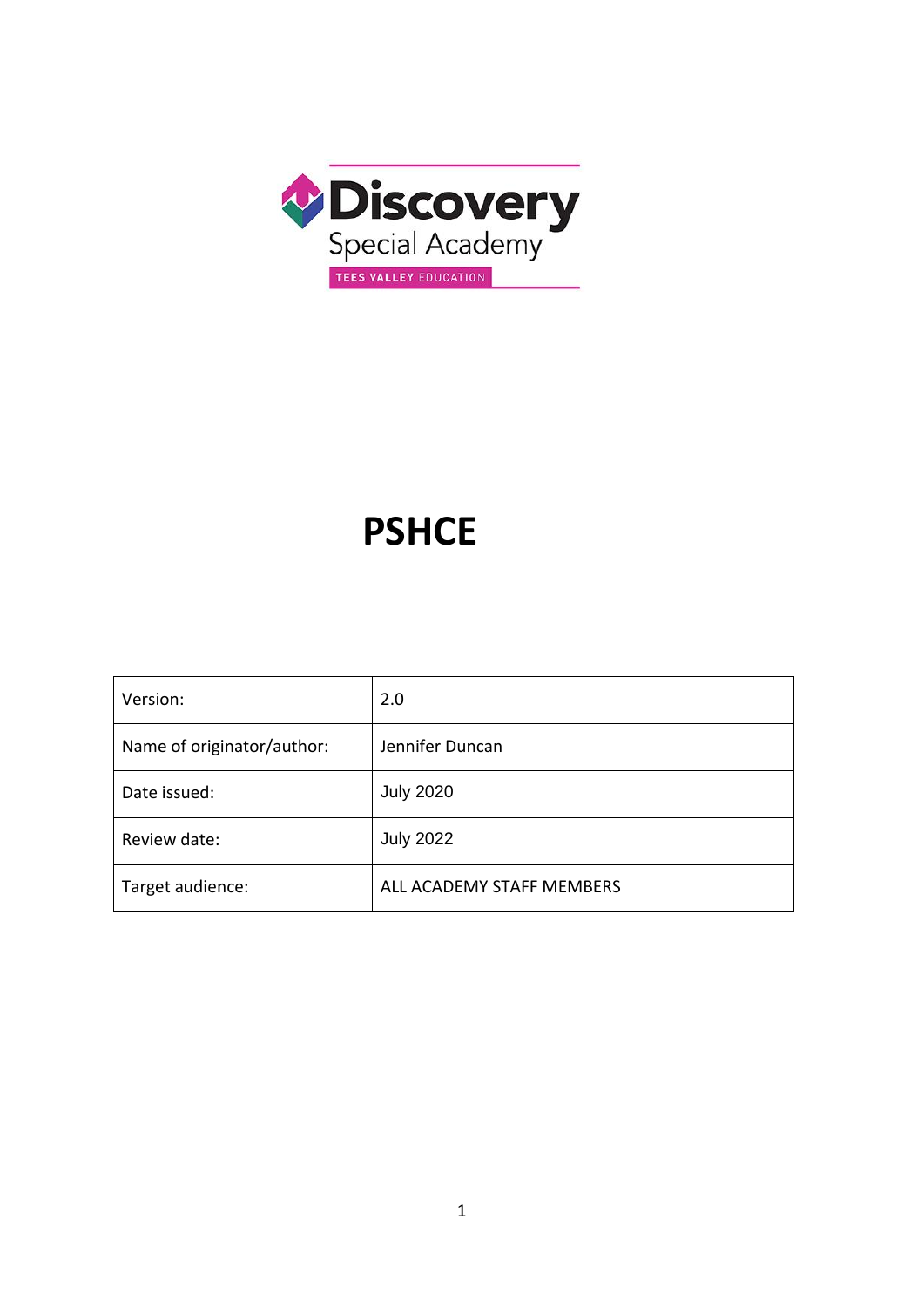# **Introduction**

At Tees Valley Education Trust, all curriculum policies are developed in close communication with academy and trust stakeholders and support the overall trust policies. All policies are shared between academies to ensure cohesion and continuity while allowing each individual academy to personalise these in order to best support the unique learning journey of their pupils.

The following policy has been written to support the ethos, vision and values of both Discovery Special Academy and Tees Valley Education Trust. As a special school, the policy reflects the unique character of the academy and needs of the pupils while continuing to uphold the overall identity of the Trust.

Discovery Special Academy is committed to the safeguarding of all of its community. PSHCE is a useful way of teaching young people about safeguarding issues. PSHCE may also give a child or young person an opportunity or confidence to tell an adult about something that may be concerning them. In the event this occurs, the academy safeguarding policy must be adhered to.

## **Aims**

The overall aims of Discovery Special Academy, are to motivate, educate, celebrate, innovate and clarify the importance given to the personal and social development of each individual. We aim to:

- promote a caring and happy environment in which all pupils can thrive;
- assist pupils to develop maturity, independence, self-confidence and self-esteem;
- assist them to lead a life as independently as possible, to integrate socially and to leave the primary phase prepared for secondary; and
- provide a learning environment which promotes moral and spiritual development, embraces equality of opportunity and challenges pupils to be actively involved in their own learning.

The provision of PSHCE within the academy contributes significantly to the achievement of these aims.

#### **Objectives**

- To develop good relationships in all aspects of life, including at academy, in the classroom and on the playground and to promote a positive academy ethos.
- To develop self-esteem in the whole community.
- To promote life-skills and knowledge.
- To develop independence.
- To develop an atmosphere for learning.
- To develop and encourage links with parents and the community.
- To provide opportunities for pupils to make choices and decisions.
- To provide opportunities for pupils to take responsibility for their own actions.
- To give pupils the opportunity to plan and to use their own initiative.
- To foster positive attitudes in the pupils' perceptions of themselves and others.

#### **Roles and responsibilities**

The PSHCE Co-ordinator has the following responsibilities:

- To lead the review of the PSHCE policy;
- To ensure that resources used are relevant and appropriate to the needs of the children;
- To lead on the evaluation of the PSHCE policy and programme;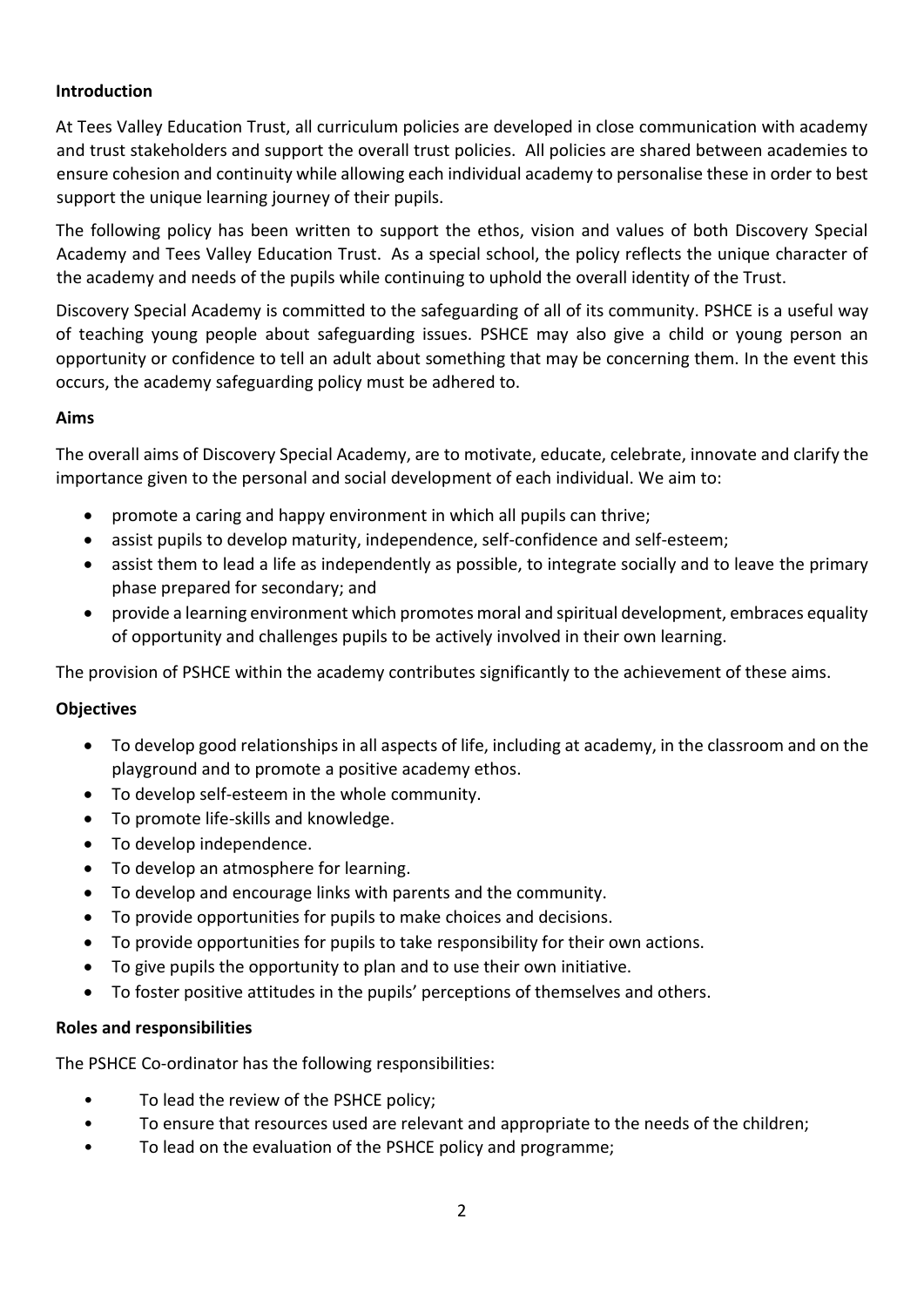• To ensure that staff have the necessary skills, confidence, knowledge, and resources in order to deliver effective PSHCE.

Trustees have the following responsibilities:

- To ensure that an up-to-date PSHCE policy is in place and is made available to parents and for inspection;
- To ensure that the PSHCE policy and curriculum are in line with the non statutory guidance in the National Curriculum 2014;
- To ensure that the policy and programme reflect a whole school approach particularly in relation to consultation.

Teachers have the following responsibilities:

- **•** To ensure that they, or anyone working in their classroom to deliver/support PSHCE, is doing so in line with the school's PSHCE policy, and other relevant school policies;
- **•** To contribute to the evaluation of the programme;
- **•** Assessing children's progress against the agreed learning outcomes; and
- **•** Communicating with parents when appropriate/necessary.

## Working with parents/carers

We recognise that parents/carers are key partners in our delivery of a comprehensive PSHCE programme for pupils at the school. The PSHCE we deliver is designed to support the important role of parents in this area. If parents/carers have concerns about any of the content to be covered, we ask that these are addressed to the headteacher.

#### **The PSHCE curriculum**

## **Provision**

The main aims are to ensure effective delivery of the PSHCE curriculum and to ensure that the curriculum contributes significantly to the standards set for schools SMSC provision **(at a level appropriate to each child)** including:

- enabling pupils to develop their self-knowledge, self-esteem and self-confidence;
- enabling pupils to distinguish right from wrong and to respect the civil and criminal law;
- encouraging pupils to accept responsibility for their behaviour, show initiative and understand how they can contribute positively to the lives of those living and working in the locality in which the school is situated and to society more widely;
- ensuring principles are promoted which provide pupils with a broad general knowledge of public institutions and services in England;
- assisting pupils to acquire an appreciation of and respect for their own and other cultures in a way that promotes tolerance and harmony between different cultural traditions; and
- encouraging pupils to respect the fundamental British values of democracy, the rule of law, individual liberty and mutual respect, and tolerance of those with different faiths and beliefs.

The PSHCE programme is divided into specific key areas for each half-term, but does allow for whole academy theme days and events in order to promote specific areas. PSHCE covers a wide range of crosscurricular activities as well. PSHCE also has close links to RE where pupils' social, moral and spiritual welfare is explored.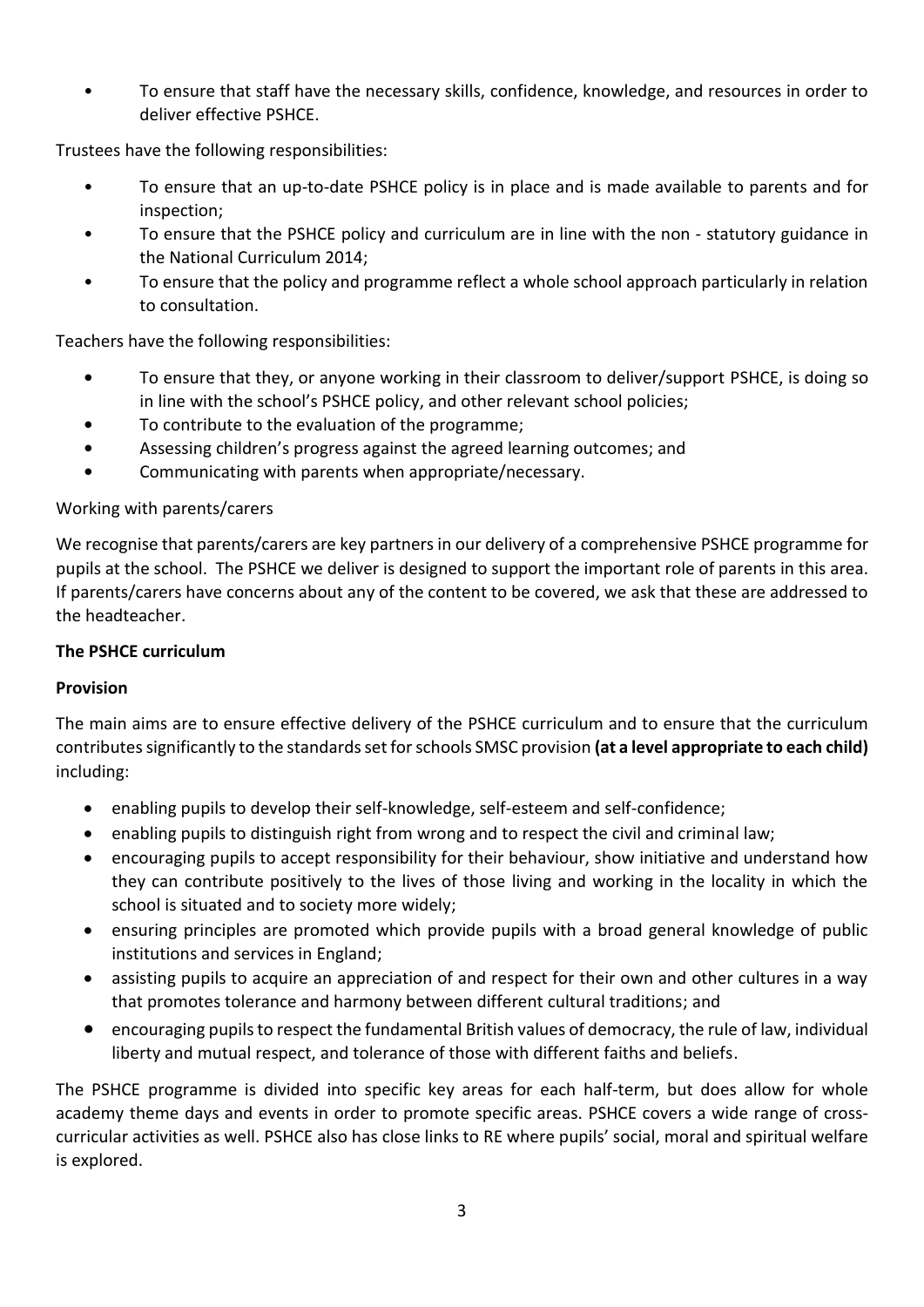PSHCE forms an important part of pupils' development and the link with parents, carers and home is very important. Parents will be kept informed of their children's programmes through Annual Reviews and parent consultation evenings.

# **Delivery**

A variety of teaching methods and learning approaches are employed to enable individuals to benefit from their programmes. All activities are tailored to meet the needs of individuals and groups with varying abilities. Teaching methods and learning approaches include delivery through discrete PSHCE lessons as well as being part of everyday classroom practice and may include:

- circle time;
- working with others;
- discussion;
- reflection;
- role-play;
- making choices and decisions (through the use of PECS, Makaton and other communication aids)
- developing personal autonomy; and
- developing independence.

Delivery also takes place through the academy council and social situations such as lunchtime, extracurricular activities and out of academy visits. Friendship groups are also established, targeting groups of children where ideas can be explored to understand the social rules of society.

We recognise the importance of self-help and independent living skills to our pupils. Many of the pupils need extra time to learn and practise skills such as dressing and undressing, feeding, drinking and toileting. Opportunities for teaching and practising these skills in context present themselves throughout the academy day, for example physical education lessons, swimming sessions and lunchtimes.

Developing self-esteem and self-confidence is of the upmost importance to all pupils and this is promoted in the core ethos of the academy every day. The academy works with both the Trust commissioned Educational Psychologist and counsellor to deliver group and personalised programmes to develop resilience, good mental health and self - esteem.

Central to the whole curriculum is an ethos in which pupils are allowed the space to grow and develop their own independence, have the confidence to make choices and are encouraged to take risks. Risk taking and the development of resilience are recognised as being paramount to success. In the primary classroom, pupils need to feel confident to participate even if they are not always getting things right. Pupils learn most when they are motivated and when they are in an environment where they feel safe to take risks.

We are a learning community and when things go wrong, this is celebrated as a learning opportunity and used to move forward in the pupils' educational journey. This ethos is reflected in the words of Samuel Smiles, 'He who never made a mistake, never made a discovery.'

# **Spiritual, moral, social and cultural (SMSC)**

Through the delivery of PSHCE and throughout the curriculum, SMSC is provided in all formal and informal settings and permeates every aspect of the academy's work. It is embedded in the culture of the academy, modelled by staff and pupils throughout the day, taught formally in personal, social and health education (PSHCE) and religious education (RE) lessons and recognised and celebrated alongside academic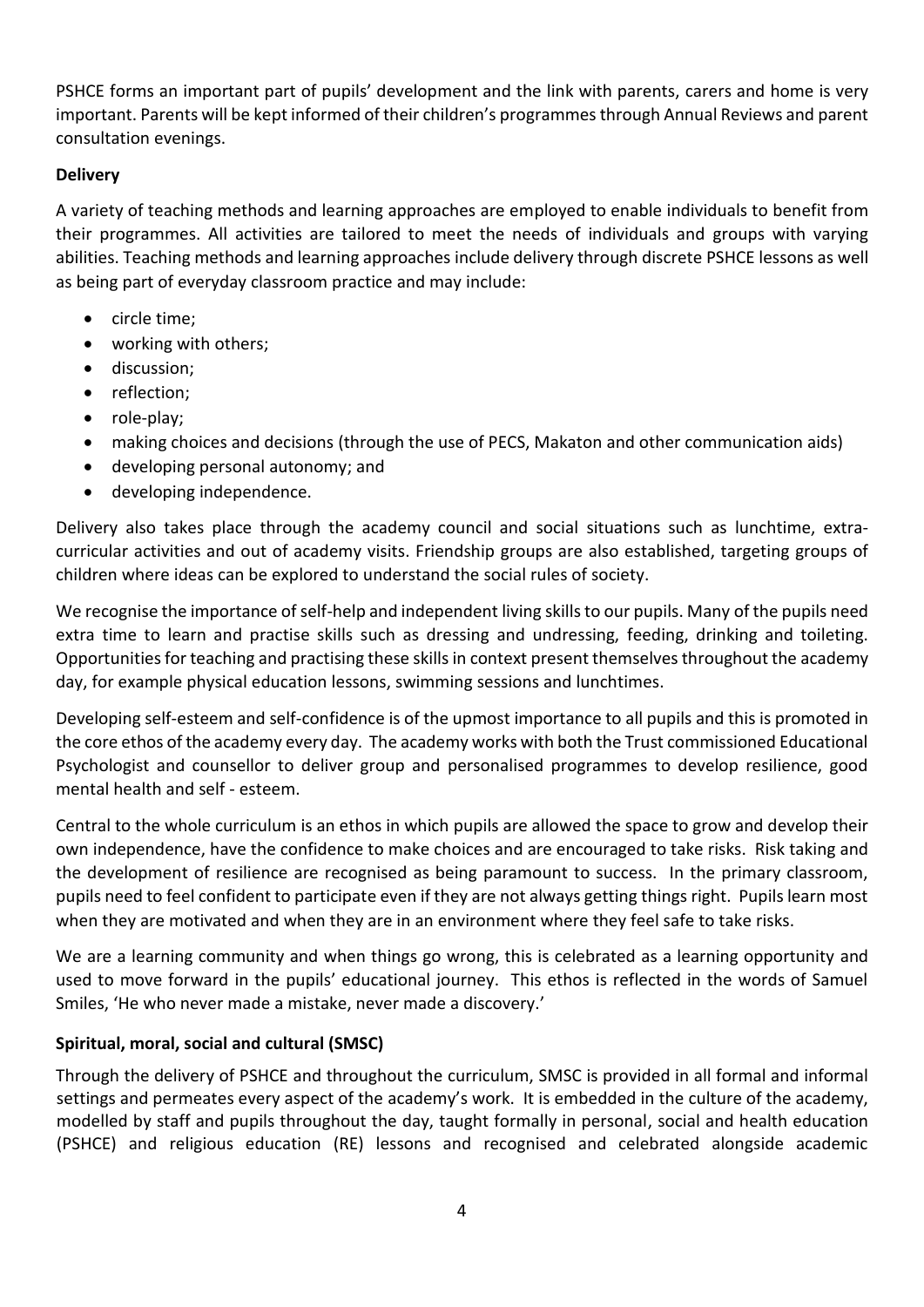achievement. Through this, British values are also promoted. The following further outlines the vision and values for promoting SMSC at Discovery:

**self-knowledge**: an awareness of oneself in terms of thoughts, feelings, emotions, responsibilities and experiences; a growing understanding and acceptance of individual identity; an ability to build up relationships with others. Some pupils will need to be helped to understand who they are and how they are separate from other people. Pupils will be helped to understand what they are good at, through praise, reward and celebration. For many pupils, the PSD curriculum will focus on aspects of self-knowledge: from the very practical aspects of *who am I?* to more fundamental questions of *what am I good at? what do I still need help with?* and *how can I move forward?*

A key area of our work is the development of positive relationships. Although most SEND pupils can make positive relationships with the adults who reach out to them and empathise with them, they often find it harder to develop friendships with peers. Therefore, in order to help pupils to develop the confidence and skills needed to form positive relationships, members of staff model key behaviours throughout school life. These skills are also taught in PSHCE, supported through group resilience sessions, social skills activities and promoted on the playground. Through these supported activities, pupils are given strategies to develop relationships with their peers.

**Feelings and emotions**: the sense of being moved by beauty or kindness; hurt by injustice or aggression; a growing awareness of when it is important to control emotions and feelings, and how to learn to use such feelings as a source of growth. The academy uses specialist resources to help pupils understand their feelings and emotions. Pupils are helped to express feelings and emotions through a range of activities. The use of a nurturing approach as well as music and rebound therapy supports individual pupils to express, understand and manage their emotions.

Teachers and assistants receive specialist training in supporting pupils who have complex emotional needs linked to their medical diagnoses. Pupils are supported through positive, caring relationships underpinned by a desire to promote independence.

Further skills that help pupils at the academy to become team workers, reflective learners and independent enquirers are embedded in the subjects of the national curriculum as well as the PSHCE programme of study. Developing these skills helps pupils with learning difficulties to work with others, improve their own learning and performance, and solve problems.

**Respect and tolerance:** this is the understanding that everyone is different and hold their own beliefs and values. If these beliefs and values do not directly harm or intentionally hurt others then they should be equally valued. Activities allow pupils to respect one another and to learn to support each other. This allows pupils to begin to understand how we can live in harmony together, respecting one another's cultures and traditions.

As part of this area of the curriculum, for pupils in upper KS2 who are developmentally able to understand and respond, there will be a focus on keeping safe that will include:

- substance education;
- sex and relationships education;
- e-safety; and
- community safety.

The academy has a pupil council, allowing pupils to be included in the direction and development of the school's environment and enrichment activities. Pupils attend regular meetings with a lead member of staff where they discuss any relevant issues and areas that they would like to be developed in the school. Pupils work together to put ideas into practice supporting fund raising within the academy and for external charities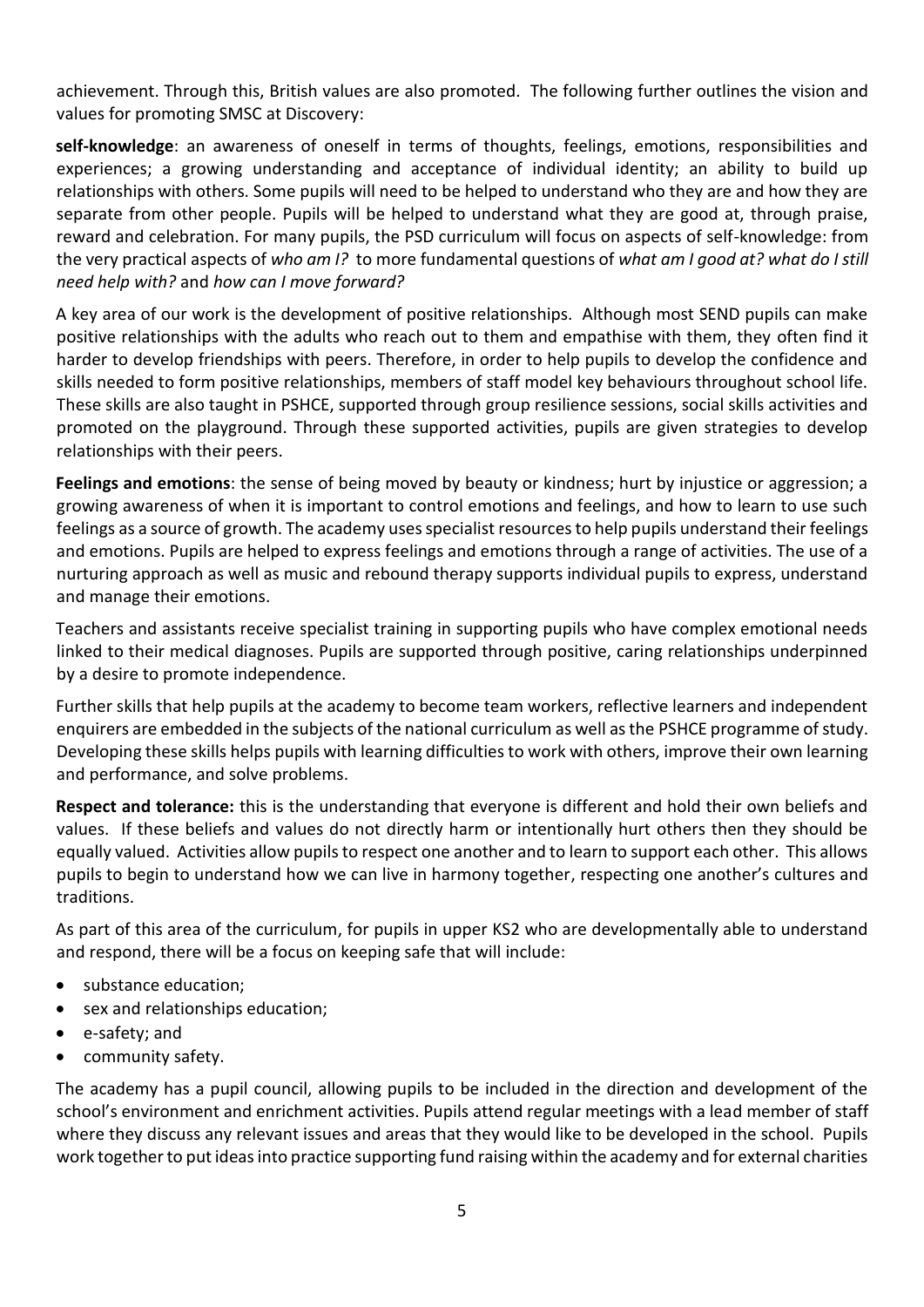making close links with local communities to support and help those around them. In this way, important, fundamental British values can be taught in a real-life context.

RE also teaches children about the world views and faiths of others and about the concepts of understanding and tolerance (see RE policy for more details). Each topic incorporates links to RE, British values and SMSC principles. These are written into the thematic overviews for each key stage (and have been outlined above).

# **British Values**

Ofsted outline fundamental British Values:

- Democracy
- Individual Liberty
- The Rule of Law
- Mutual Respect
- Tolerance and respect of individuals and diversity

These areas form part of the everyday ethos and values at the academy as outlined below.

**Democracy** – We make decisions together and have our own opinions. We work together to make choices and influence change. When we are ready, we learn about democracy in our society and hold elections for our pupil council.

**Individual Liberty** – We can make our own choices and are encouraged to do this in a variety of ways (including PECS). We understand that we are all allowed to make choices as long as they don't harm or hurt others. We learn to understand there are consequences to our actions.

**The Rule of Law** – We have academy golden rules that help us to make the right choices. When we are ready, we learn that this helps us in our journey to becoming independent adults and about the rules of our country.

**Mutual Respect** – We work together to help each other and learn about relationships. We value each other.

**Tolerance and respect of individuals and diversity** – We learn about the beliefs and traditions of other people. We know that we are all different and value this. We also understand that we do not act in way that hurts or harms other people.

At Discovery Special Academy we also value the importance of taking care of our environment and this is reflected in the academy design and the spaces that are created within this. We learn about ways we can help to look after our environment and about the natural world around us.

We value the links we can make with the community. You can see the work we have done with the local community displayed in and around our academy. This supports British Values and teaches us the importance of helping others.

#### **Resources**

The coordinator is responsible for ordering resources, in consultation with other academy staff.

The coordinator will inform staff of new resources that have been purchased and offer advice on their appropriate use. The coordinator will also monitor and evaluate the use of PSHCE resources within the academy. Resources are kept both within individual classrooms and in the PSHCE resource boxes.

## **Assessment, recording and reporting**

Assessment of attainment levels within the PSHCE programme can be difficult.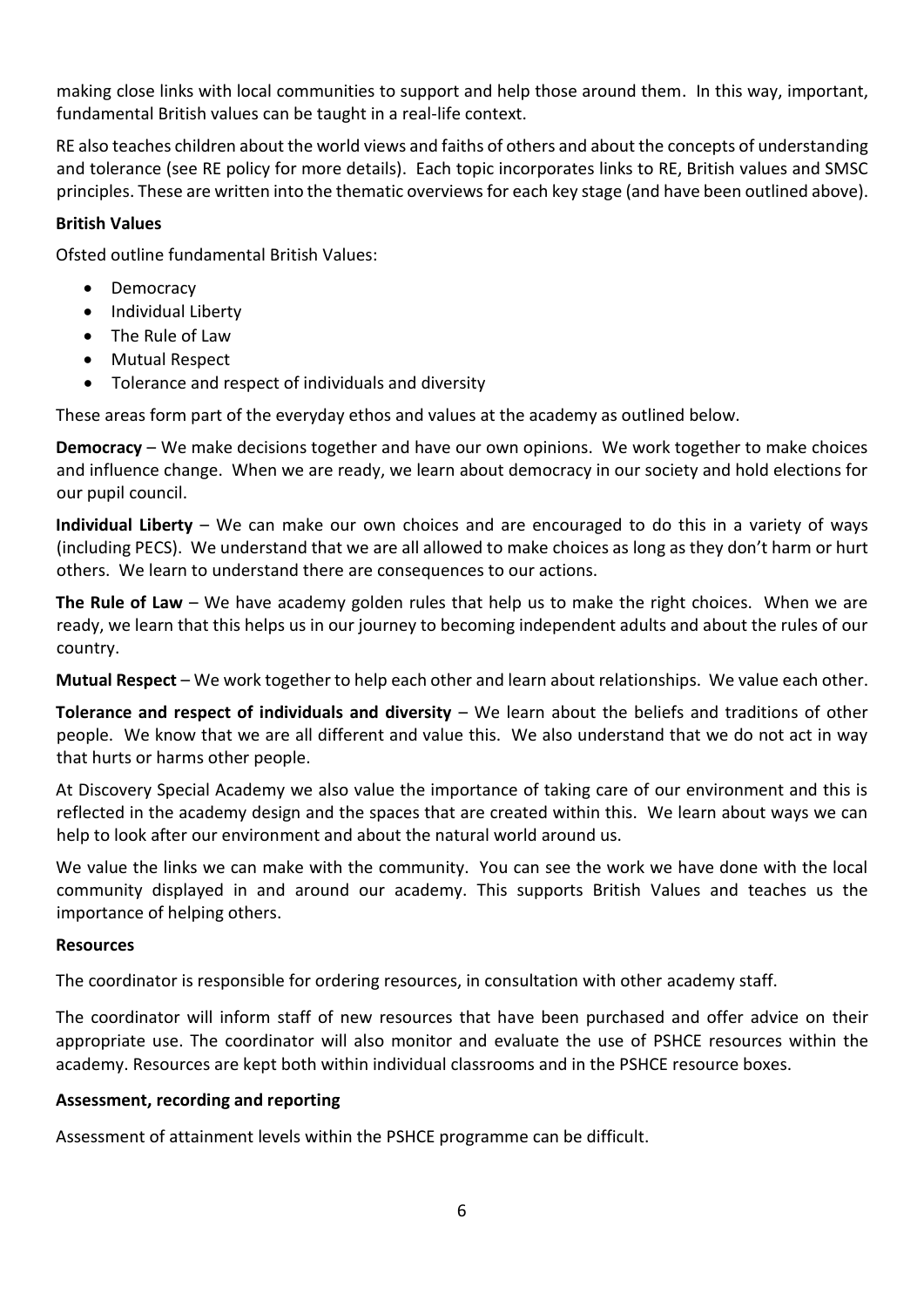However a range of methods, including class learning journals, have been produced to record pupils' responses and development within each area, over each half term. Photographs and pupil statements will reinforce these where possible. As part of the child's annual report the activities covered and progress made in PSHCE is reported to parents. The academy uses milestones to assess progress in this area focused on the development of key skills in PSHCE. MAPP is used to assess children on the informal pathway. EYFS sue Development Matters (see assessment, recording and reporting policy)

# **Monitoring and evaluation**

The coordinator is responsible for monitoring the PSHCE programme and its delivery using appropriate resources and a variety of teaching and learning styles. The coordinator monitors planning and carries out observations of teaching, evaluating the outcomes of the PSHCE curriculum. The senior leadership team has an overview of this process.

# **Staff development**

The coordinator, along with the senior leadership team, will identify staff development needs and arrange whole academy and individual staff training opportunities as required. The outcomes of training are disseminated during staff meetings.

# **Additional information relevant to the PSHCE curriculum**

## **Therapeutic Provision**

Central to the success of the curriculum is the integration of therapeutic approaches. While this has been discussed in each key stage within the curriculum document, there are approaches and pedagogies that will arch across the whole academy. These include:

- PECS Picture Exchange Communication
- Makaton
- Alternative and Assistive Communication (AAC)
- Interactive Interaction
- Sensory diets and Sensory integration programs (working in partnership with Treetops OT)
- Sensory stories and multi-sensory approaches
- Visual supports (timetabling, schedules, key rings)
- Objects of reference
- Inclusive technology (switches, eye gaze)
- Fun with Food
- Proprioceptive massage
- TAC PAC
- SCERTS
- Madeline Portwood movement programmes/Jane Horwood Sensory Circuits

All therapies are considered an integral part of pupil's education and will be carefully planned using specialist knowledge in a transdisciplinary model. The multidisciplinary team works together to provide a holistic approach encouraging independence, opportunities for greater access to the curriculum and the development of children's physical and social wellbeing.

As the academy develops, it will also offer therapeutic enrichment activities including access to rebound therapy and light and sound therapy during holidays and at weekends. These enhanced therapies will be available to pupils and families who attend the academy in the first instance and then on a broader basis to others.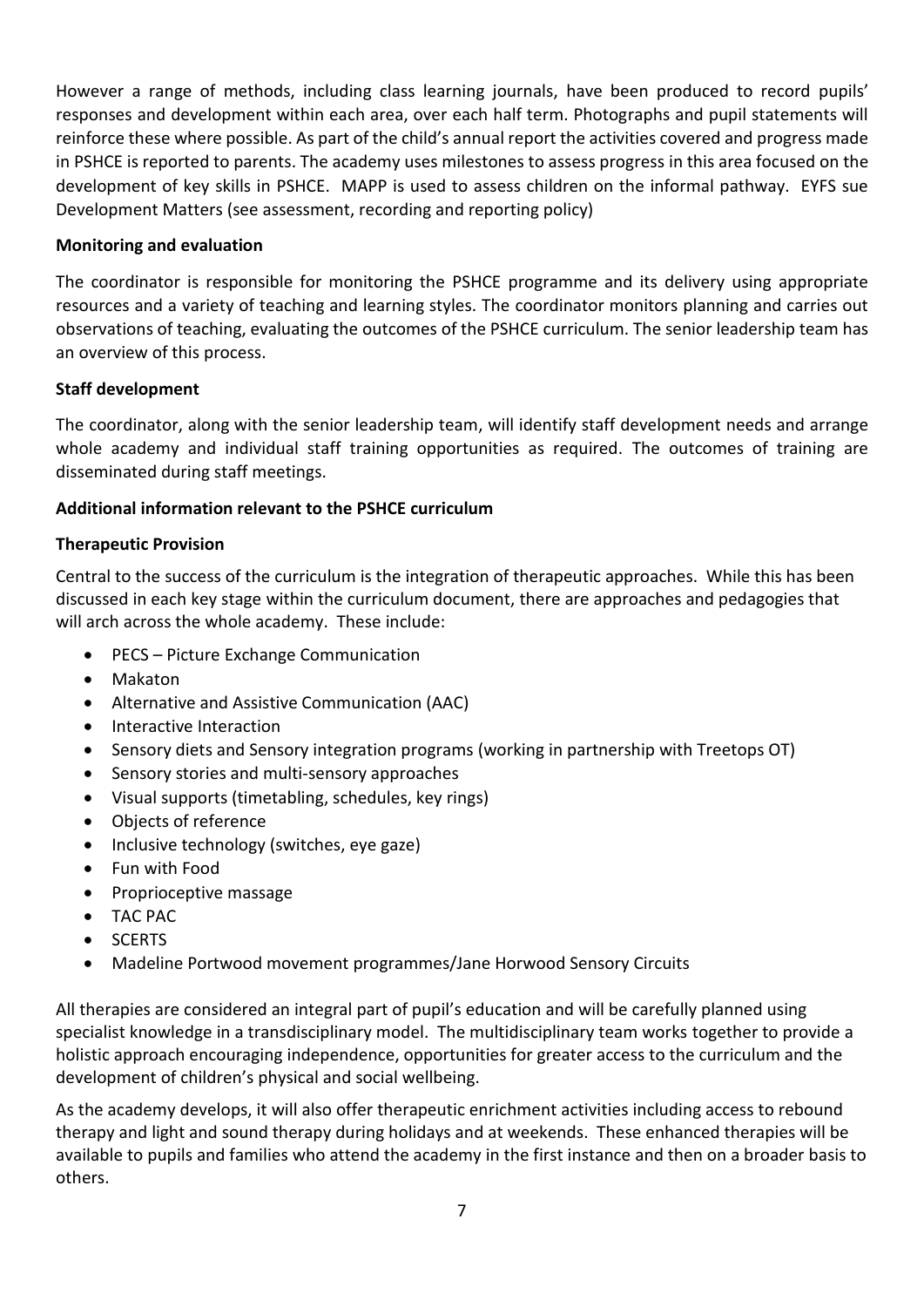# **Curriculum enrichment**

Curriculum enrichment and out of hours activities form a vital part of the academy. In the first instance, pupils will be offered a variety of after school clubs and experiences. As the school reaches capacity this will be extended to include holiday activities at Easter and during the summer break.

We also endeavour to support families of EAL children to access all enrichment activities irrespective of ethnicity or gender.

Enrichment will initially include clubs and local and regional competitions in:

- sports including: boccia, archery, dance, athletics and football;
- life skills including: cookery and gardening;
- the arts including: steel drumming, performing arts, recorder, guitar and choir; and
- curriculum enrichment including: film club, chess, computing and reading.

By offering a variety of therapeutic and curriculum experiences, pupils' horizons will be broadened, impacting on their ability to access the wider curriculum. Enrichment also develops self-esteem, personal resilience and commitment to learning as well as cultural aspects of the curriculum. Taking part in competitive events allows pupils to experience success and challenge in a controlled and safe environment. Parents can celebrate the achievements of their children.

#### **Trips and residential visits**

Trips and visits form an essential part of the school curriculum. Pupils are offered a variety of trips and experiences linked both to topic work and as part of their social and emotional development. Some of these additional educational experiences may take place on the school site through specialist companies such as 'Zoo Lab' who bring a range of animals into the school for pupils to handle or visiting artists or drama groups who re-enact events from history.

In Y5 and Y6, pupils will be offered the opportunity to attend a residential visit at an outward bound centre. This will be at a centre that is fully accessible and has staff who are able to support the pupil's needs.

## **Safeguarding children, confidentiality and child protection**

All staff members at Discovery have a duty to safeguard the well-being of children.

At Discovery we recognise that the open discussion associated with PHSE/SRE may lead to children making disclosures about things that they are worried about or about abuse. There may also be occasions when a teacher may hear things or observe activity/behaviour that may raise concerns of a child protection issue. In these situations, the teacher will consult the academy's Designated Safeguarding Lead (DSL). DSL will then work in line with the relevant academy policies in terms of any further action that may be taken. This includes the mandatory reporting duty regarding Female Genital Mutilation (FGM). Staff should use safeguarding procedures if they suspect a child is at risk and should personally report to the police cases where they discover an act of FGM appears to have been carried out. FGM is illegal under the FGM Act 2003 and is a form of child abuse. Under Section 5B of the 2003 Act (as inserted by Section 74 of the Serious Crime Act 2015) a mandatory reporting duty was introduced for Teachers to report 'known' cases of FGM from 31st October 2015 – please see the Safeguarding/Child Protection Policy for more information.

Where a staff member has to disclose information to another party, this will be done following discussion with the pupil if this is possible and appropriate. Sensitive information is only disclosed internally or externally with careful attention to the rights and needs of individuals.